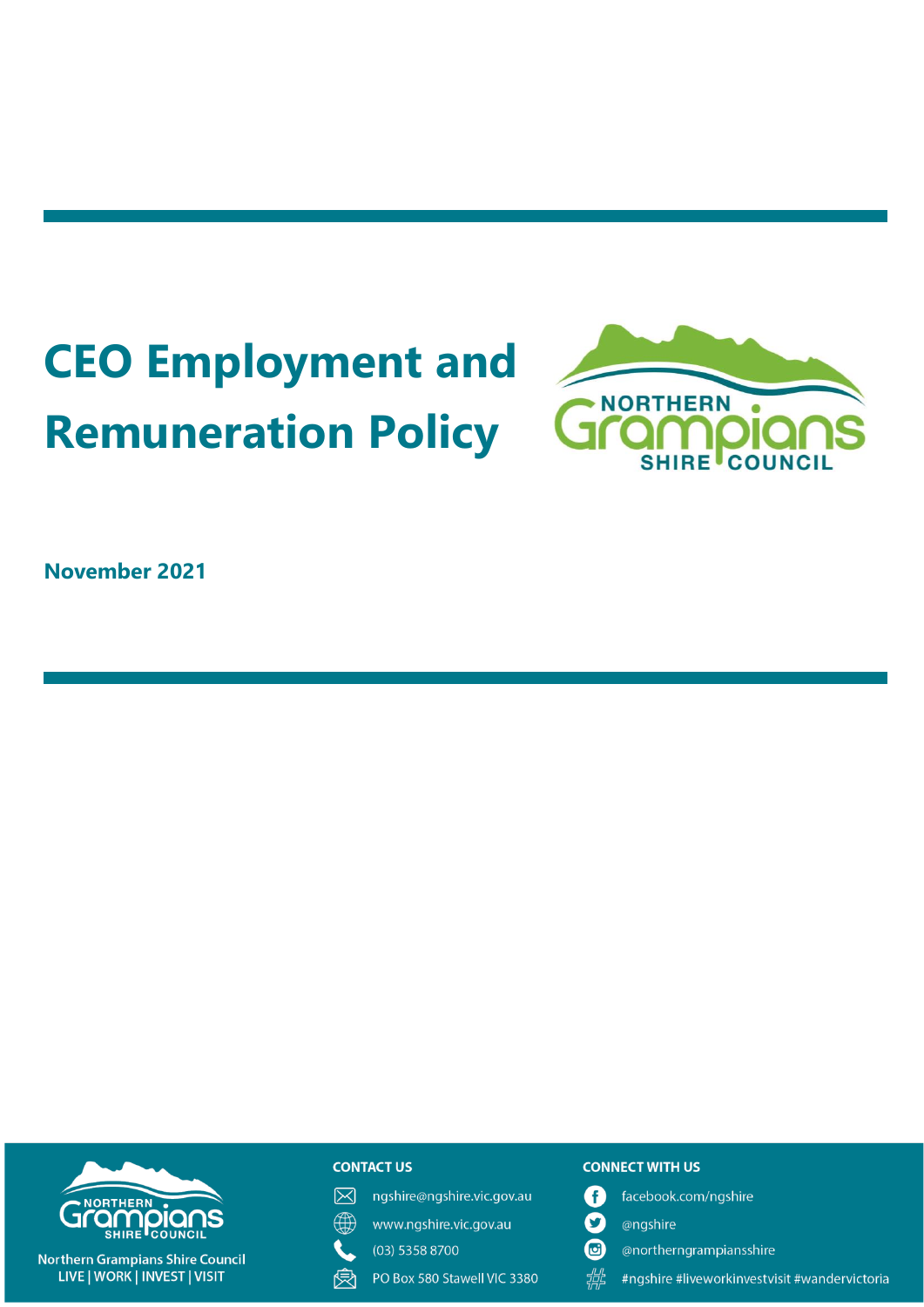## **CEO Employment and Remuneration Policy Council Policy**

**Functional area** Governance **Date adopted by Council Council** 6 December 2021 **Review date December 2025** 

**Responsible director Community Services Responsible director** Corporate and Community Services **Responsible officer Director Corporate and Community Services** 

#### **Purpose**

This policy outlines the mechanisms that will support the council in fulfilling its obligations for the employment, management and remuneration of the council's Chief Executive Officer (CEO).

#### **Background**

Under section 45 of the *[Local Government Act 2020](https://content.legislation.vic.gov.au/sites/default/files/2020-03/20-009aa%20authorised_0.pdf)* (the Act) council must develop, adopt and keep in force a *Chief Executive Officer Employment and Remuneration Policy*.

The policy must:

- a. Provide for the council to obtain independent professional advice in relation to the matters dealt with in the *CEO Employment and Remuneration Policy*.
- b. Provide for the following:
	- i. the recruitment and appointment process
	- ii provisions to be included in the Contract of Employment
	- iii performance monitoring
	- iv an annual review.
- c. Include any other matters prescribed by the regulations.

In development the policy council must have regard to—

- a. any statement of policy issued by the Government of Victoria which is in force with respect to its wages policy (or equivalent); and
- b. any Determination that is currently in effect under section 21 of the *Victorian [Independent](https://www.legislation.vic.gov.au/in-force/acts/victorian-independent-remuneration-tribunal-and-improving-parliamentary-standards-act/004)  [Remuneration Tribunal and Improving Parliamentary Standards](https://www.legislation.vic.gov.au/in-force/acts/victorian-independent-remuneration-tribunal-and-improving-parliamentary-standards-act/004) Act 2019* in relation to remuneration bands for executives employed in public service bodies.

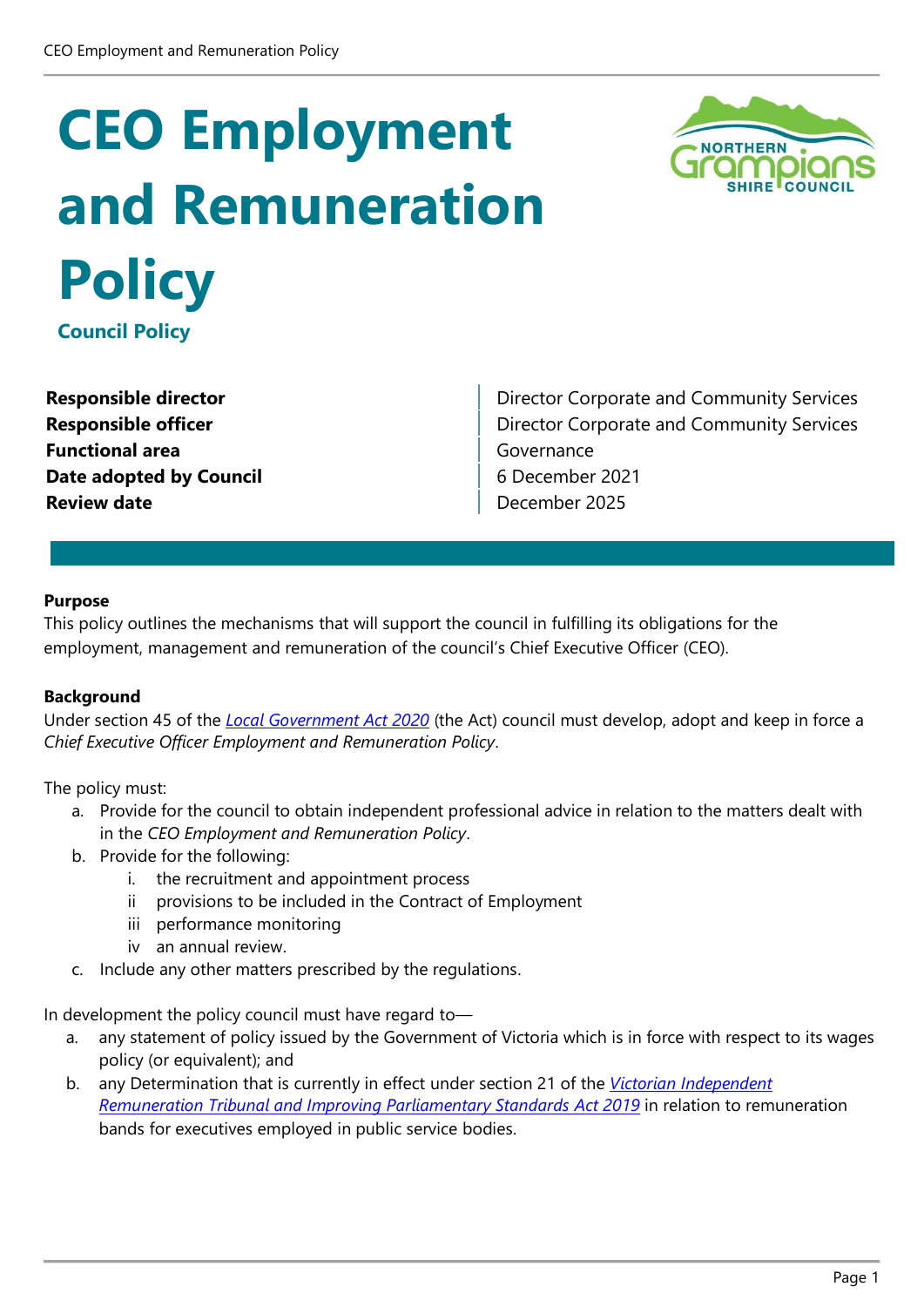s.21. Determinations in relation to remuneration bands for executives employed in public service bodies

- (1) The Tribunal must make a Determination setting the values of the remuneration bands for executives employed in public service bodies which must-
	- (a) include a comprehensive review of the roles of executives employed in public service bodies and the existing remuneration provided to executives under the *[Public Administration Act 2004](https://content.legislation.vic.gov.au/sites/default/files/2021-06/04-108aa079%20authorised_0.pdf)* as in force before the commencement of Part 7 of this Act; and
	- (b) provide for any other matter that the Tribunal considers relevant
- (2) The Tribunal must make a new Determination under subsection (1) at the end of each subsequent period of 4 years after the previous Determination was made under subsection (1).
- (3) A new Determination under subsection (1) must-
	- (a) include a comprehensive review of the roles of executives employed in public service bodies and the existing remuneration provided to executives; and
	- (b) provide for any other matter that the Tribunal considers relevant.

#### **Scope**

Council must appoint a CEO in accordance with its *CEO Employment and Remuneration Policy.* The CEO or any Acting CEO appointed in the event of any vacancy in the office of CEO is a member of council staff (s.44(5) of the Act).

## **Policy**

#### *CEO Employment and Remuneration Committee*

Council must establish a CEO Employment and Remuneration Committee (the Committee) in accordance with section 45(2) of the Act.

Council will agree on *Terms of Reference* for the Committee as set out in **Appendix 1**.

Council will call for Expressions of Interest from interested persons to be an independent member of the Committee.

The independent member will chair the Committee and is entitled to be remunerated for their advisory role.

## **Recruitment and appointment**

The appointment of the CEO must be made by a resolution of the council.

Council will engage an independent and suitably qualified recruitment firm to support it in recruitment and appointment of a CEO. The Committee will make recommendations to the council when appointing a recruitment firm, determining the CEO selection criteria and developing the CEO Contract of Employment.

## *Acting CEO*

The council must appoint an Acting CEO when there is a vacancy in the office of the CEO of greater than 28 days or the CEO is unable to perform the duties of the office of CEO.

The appointment of the Acting CEO must be made by a resolution of the council unless the Acting CEO is appointed for a period not exceeding 28 days, in which case the CEO may appoint an Acting CEO under delegation from council pursuant to section 11(3) of the Act.

The Committee must advise the council on the selection and appointment of an Acting CEO.

## *Contract of Employment*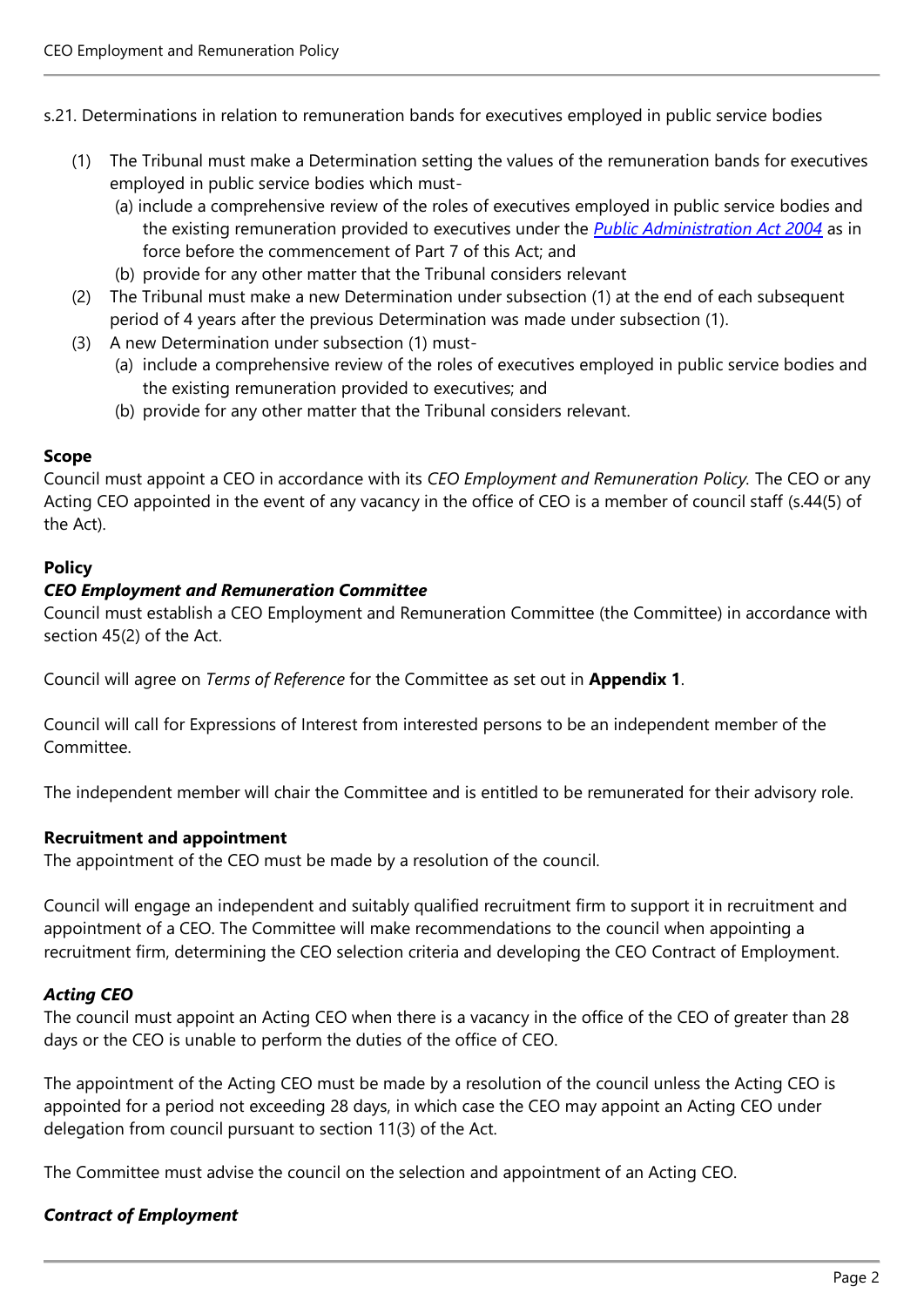The Contract of Employment will generally be in accordance with the Maddocks Senior Officer model contract as updated from time to time.

Council will receive a report from the Committee on the completion of its role in the recruitment process and will proceed to decide on a preferred candidate and to negotiate and finalise a draft Contract of Employment.

The Contract of Employment will at a minimum outline:

- the employment term which must not exceed five years
- the responsibilities and duties of the position including compliance with the Act
- conflict of interest management requirements
- the total remuneration package and other entitlements
- leave and other terms and conditions of employment
- dispute resolution procedures
- legislative obligations including those continuing after appointment
- processes for managing unsatisfactory performance and early termination provisions
- any other matters required to be contained.

The Contract of Employment may only be varied by a resolution of the council.

Six months prior to the expiry of the CEO's Contract of Employment and having regard to current legislation, the Committee will provide a recommendation to council on:

- whether the CEO should be reappointed under a new contract of employment
- if the recommendation is to reappoint the CEO, the proposed provisions of the further Contract of Employment.

## *Remuneration and Expenses*

The remuneration package provided to the CEO will form part of the Committee's annual review, having regard to (in accordance with section 45(3) of the Act):

- any statement of policy issued by Government of Victoria which is in force with respect to its wages policy (or equivalent).<sup>1</sup>,
- any Public Sector Wages Determination.<sup>2</sup>

The total remuneration package will be inclusive of salary, superannuation, and other employment benefits, including associated Fringe Benefits Tax. It will be subject to an annual review by the Committee as part of the CEO's annual performance review, in accordance with the CEO's Contract of Employment. The annual review will take into consideration:

- Increases in CPI in the preceding twelve-month period
- The officer's achievement of the performance objectives
- Market rates for comparable positions
- The acquisition and satisfactory utilisation of new or enhanced skills by the officer if beneficial to, or required by, the council.

<sup>&</sup>lt;sup>1</sup> The current Victorian Government Wages Policy applies in the public sector until 31 December 2021. See Wages Policy and the Enterprise Bargaining [Framework | Victorian Government \(www.vic.gov.au\)](https://www.vic.gov.au/wages-policy-and-enterprise-bargaining-framework) Changes to the Policy apply from 1 January 2022. See Moving to the new Wages Policy 2022 | [Victorian Government \(www.vic.gov.au\)](https://www.vic.gov.au/moving-new-wages-policy-2022)

<sup>2</sup> Section 45(3)(b) of the Act requires Council to have regard to any determination that is currently in effect under section 21 of the *[Victorian Independent](https://content.legislation.vic.gov.au/sites/default/files/2020-03/20-009aa%20authorised_0.pdf)  [Remuneration Tribunal and Improving Parliamentary Standards Act 2019](https://content.legislation.vic.gov.au/sites/default/files/2020-03/20-009aa%20authorised_0.pdf)* in relation to remuneration bands for executives employed in public service bodies. Se[e Remuneration bands for executives employed in public service bodies.](https://www.vic.gov.au/tribunals-determination-vps-executive-remuneration-bands)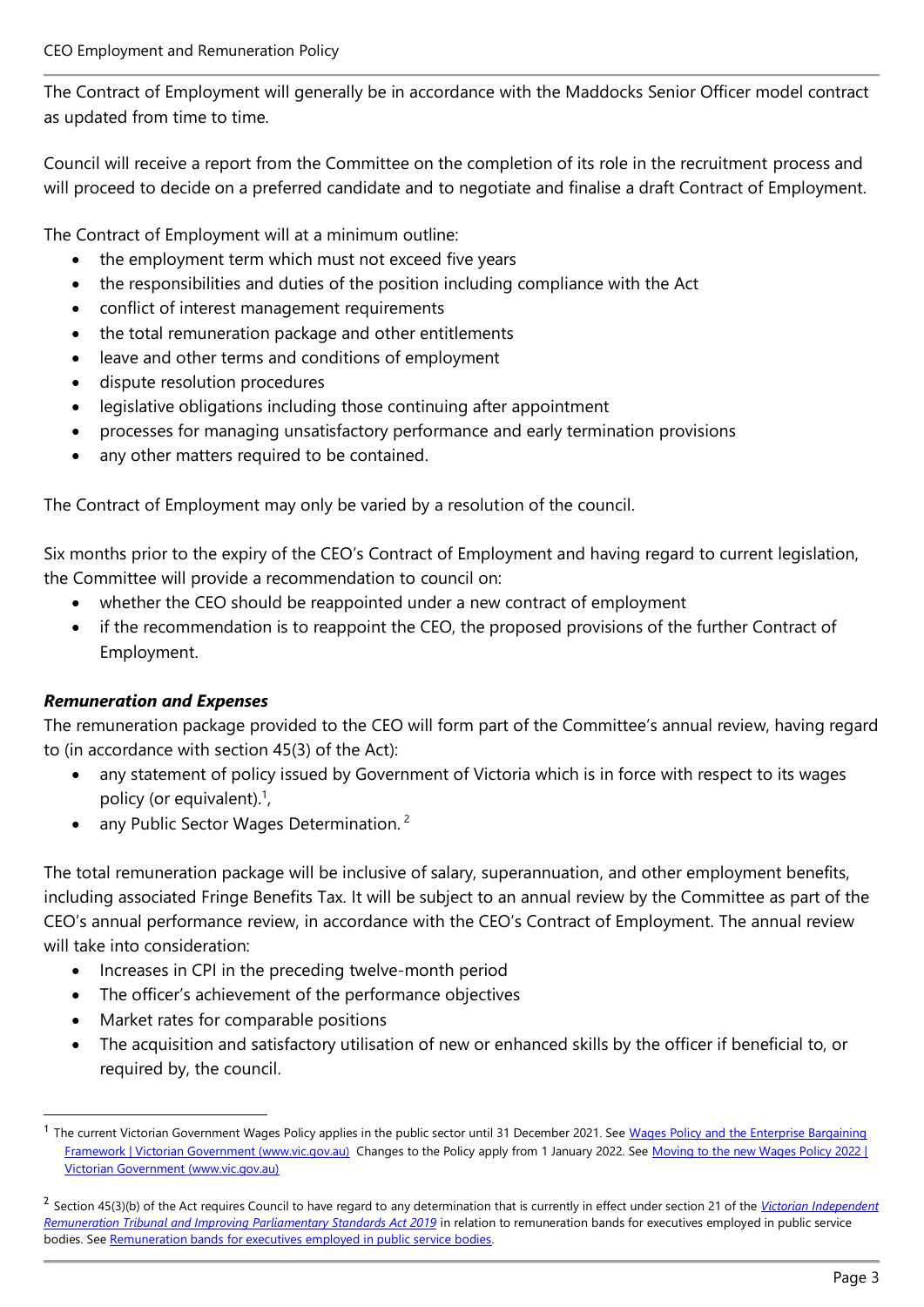Council will meet reasonable expenses incurred by the CEO including:

- Membership and subscription fees payable to professional associations which are reasonably necessary or desirable in performance of duties
- Reasonable costs incurred when attending approved conferences, seminars or undertaking study
- Reasonable costs incurred in the performance of duties.

The CEO may be provided a corporate credit card to use in transactions related to the role of CEO. Corporate card expenditure will be reviewed and approved by the Mayor and the Director Corporate and Community Services. The Audit and Risk Committee can, at any time, ask to receive a report on all CEO corporate card transactions.

## *Annual Review and CEO Performance Monitoring*

The council will adopt annually, a set of relevant and measurable performance objectives and outcomes for the CEO. The Performance Plan will be developed collaboratively between the CEO and the Committee.

The Committee will undertake the formal review process of the performance of the CEO against the agreed performance objectives in accordance with this policy and the CEO's Contract of Employment.

The review will include the opportunity for council to provide the CEO with performance related feedback and input into the CEO's development plan and the opportunity to adjust any of the objectives set, by agreement, if required.

## *Independent Advice*

The council or the Committee can, on an as needed basis, obtain additional independent professional and legal advice in respect of the matters dealt with under this Policy.

## **Legislation and Standards**

*[Local Government Act 2020](https://content.legislation.vic.gov.au/sites/default/files/2020-03/20-009aa%20authorised_0.pdf) [Victorian Independent Remuneration Tribunal and Improving Parliamentary Standards Act 2019](https://www.legislation.vic.gov.au/in-force/acts/victorian-independent-remuneration-tribunal-and-improving-parliamentary-standards-act/004) Council Plan 2021-24 –* Improve Organisational Effectiveness (Be a Better Council).

## **Responsibilities**

The Council, Committee and CEO are responsible for the implementation of this policy. The Audit and Risk Committee will oversee adherence to the *Council's Credit Card Policy*. The CEO will work collaboratively with the Committee in determining the Performance Plan on an annual basis and actively participate in any performance appraisal process as required by the Committee.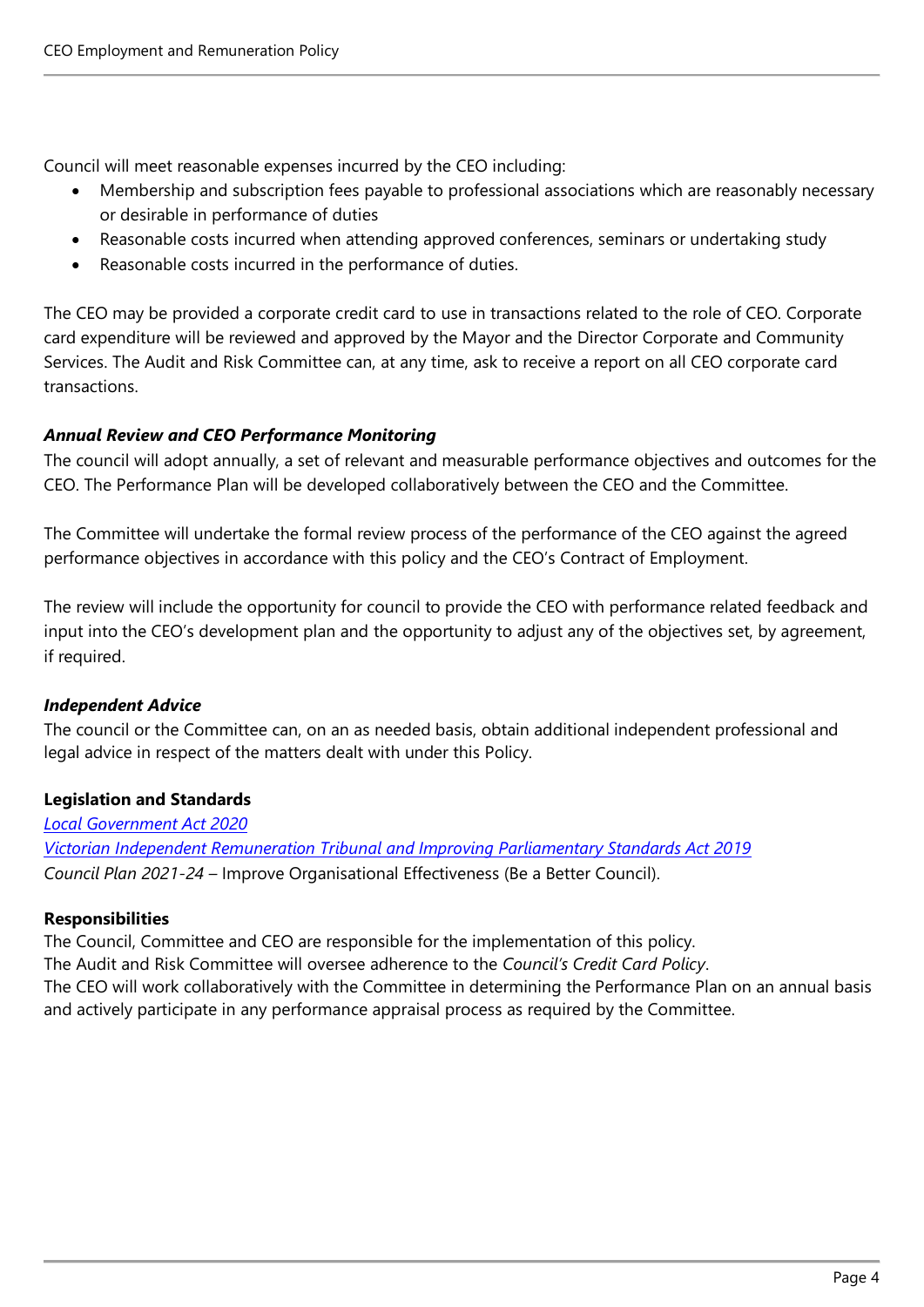#### **Review**

Assessment of the policy will be undertaken every four years to align with the council term to ensure it remains current with the council's goals, processes, aims and requirements and as a means by which to reduce council's exposure to risk. Triggers for an earlier assessment include legislative changes and introduction of new systems or procedures.

#### **Communication and implementation**

The policy will be communicated to all stakeholders via the EDRMS and made available on council's website. It will be referred to in the CEO recruitment process.

#### **References**

*[Victorian Government Wages Policy and Enterprise Bargaining Framework](https://www.vic.gov.au/wages-policy-and-enterprise-bargaining-framework) [Victorian Public Sector Wages Policy 2022](https://www.vic.gov.au/moving-new-wages-policy-2022) NGSC Credit Card Policy*

## **Compliance**

This policy requires relevant State Government legislative compliance with:

- ☑ *[Local Government Act 2020](https://content.legislation.vic.gov.au/sites/default/files/2020-03/20-009aa%20authorised_0.pdf)*
- ☑ *[Gender Equality Act 2020](#page-5-0)*
- ☑ *[Privacy and Data Protection Act 2014](#page-5-1)*
- ☑ *[Charter of Human Rights and Responsibilities Act 2006](#page-5-2)*
- ☑ *[Victorian Independent Remuneration Tribunal and Improving Parliamentary Standards Act 2019](https://www.legislation.vic.gov.au/in-force/acts/victorian-independent-remuneration-tribunal-and-improving-parliamentary-standards-act/004)*

## <span id="page-5-1"></span>**Privacy and Data Protection compliance**

All information relating to the recruitment, selection and performance review process must be kept strictly confidential. Councillors and staff involved in the process must take all reasonable steps to maintain confidentiality and respect the privacy of all persons involved. A breach of confidentiality or privacy may constitute a breach of the Council's *Privacy and Data Protection Policy* and Councillor and Staff Codes of Conduct.

#### <span id="page-5-0"></span>**Gender Equality compliance**

<span id="page-5-2"></span>N/A

## **Charter of Human Rights compliance**

It is considered that this policy does not impact on any [human rights](https://teams.microsoft.com/l/file/421D1778-2B3C-4C3A-BD12-F741B3F33954?tenantId=a9029f46-516d-4f1d-942e-ebeea0cc6bfe&fileType=docx&objectUrl=https%3A%2F%2Fnortherngrampiansshire.sharepoint.com%2Fsites%2FGovernance%2FShared%20Documents%2FGeneral%2FPolicies%2FPolicies%20General%2FHuman%20Rights.docx&baseUrl=https%3A%2F%2Fnortherngrampiansshire.sharepoint.com%2Fsites%2FGovernance&serviceName=teams&threadId=19:d63d60d28a9443c0a59fca15519e86e6@thread.tacv2&groupId=e47f1b23-c74f-4e88-afd9-801d8736921e) identified in the *Charter of Human Rights & Responsibilities Act 2006.*

#### **Definitions**

Nil

#### **Review history**

| <b>Date</b>      | <b>Review details</b>      | <b>Action</b> |
|------------------|----------------------------|---------------|
| 23 November 2021 | ELT presentation           |               |
| 29 November 2021 | <b>Councillor Briefing</b> |               |
| 6 December 2021  | <b>Council Meeting</b>     |               |
|                  |                            |               |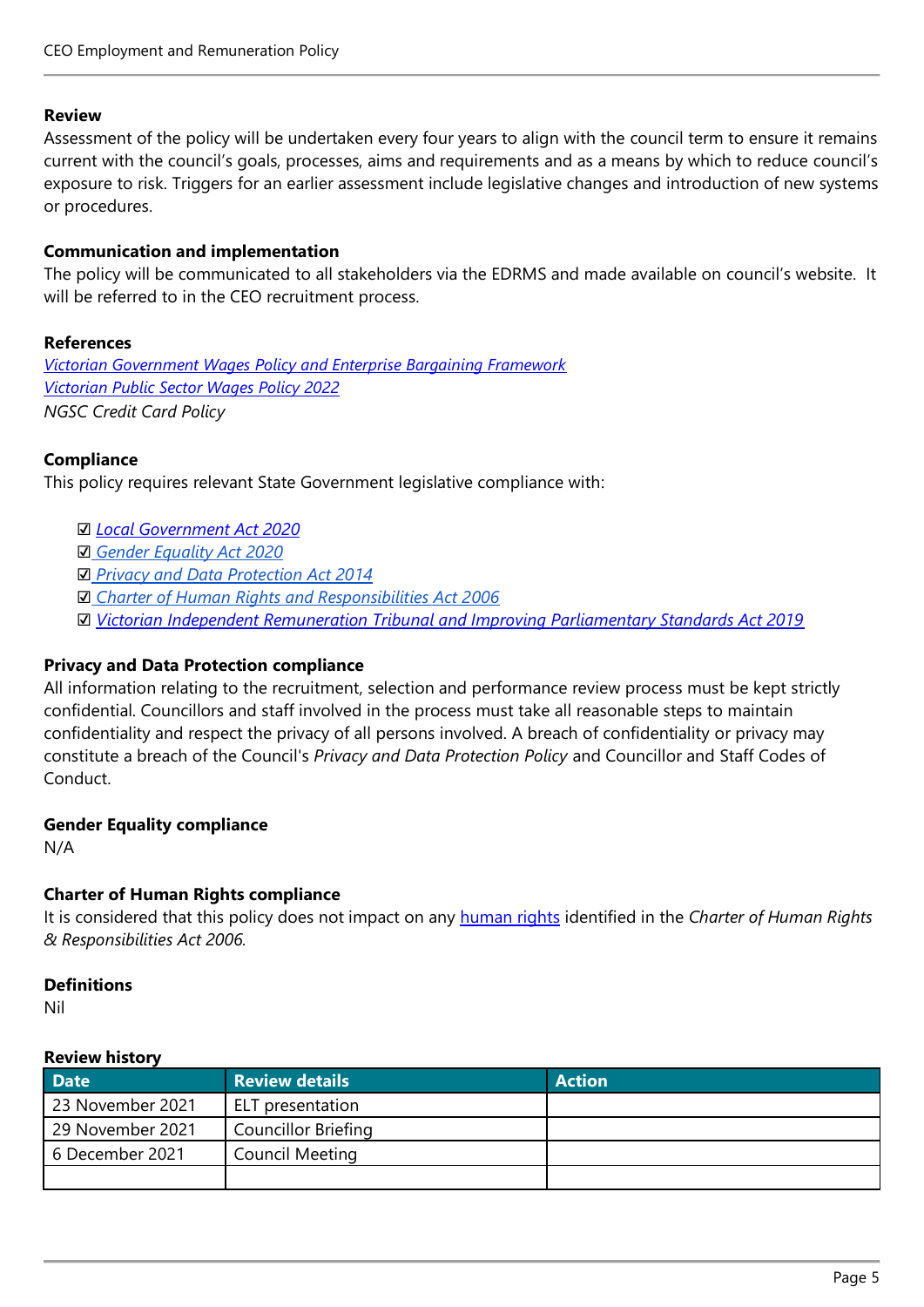#### **APPENDIX 1**

#### **CEO Employment and Remuneration Committee**

#### **Terms of Reference**

#### **1. Committee**

- 1.1 The Committee will be an advisory committee to the Council and has no delegated decision-making power or authority.
- 1.2. The Council will:
	- 1.2.1 Appoint at least three Councillors, one of whom will be the Mayor, to the Committee
	- 1.2.2 Appoint an independent member to the Committee
	- 1.2.3 Appoint the independent member as Chairperson
	- 1.2.4 Determine the rate of remuneration of the Independent Member of the Committee
	- 1.2.5 Consider reports and recommendations from the Committee.

#### 1.3 The Committee will:

- 1.3.1 Establish and oversee the process to enable the Council to appoint the CEO
- 1.3.2 Develop the CEO Performance Plan
- 1.3.3 Undertake the formal performance review process
- 1.3.4 Regularly monitor the CEO's progress towards achieving the performance plan
- 1.3.5 Provide feedback to Council on CEO's performance
- 1.3.6 Make recommendations on the remuneration of the CEO including variations
- 1.3.7 Provide a recommendation to Council on the provisions to be contained in the proposed Contract of Employment
- 1.3.8 Call for Expressions of Interest for an independent member of when a vacancy in the position of independent member occurs, and undertake the selection and interview processes before making a recommendation on the appointment to Council
- 1.3.9 Make available any formal advice requested by the Committee to all Committee members and, where relevant and appropriate, will provide them to Council through meeting minutes
- 1.3.10 Arrange obtaining any formal advice required through the Director Corporate and Community Services to ensure compliance with Council's Procurement policies and procedures.

## 1.4 The Committee will:

- 1.4.1 Meet at least twice per year
- 1.4.2 Meet with the CEO to discuss Performance Plan against an agreed set of criteria
- 1.4.3 Prepare relevant documentation including Council reports and contractual documents for the approval of the Council
- 1.4.4 Conduct and maintain appropriate records regarding performance reviews
- 1.4.5 Review the Remuneration Package and conditions of employment of the CEO.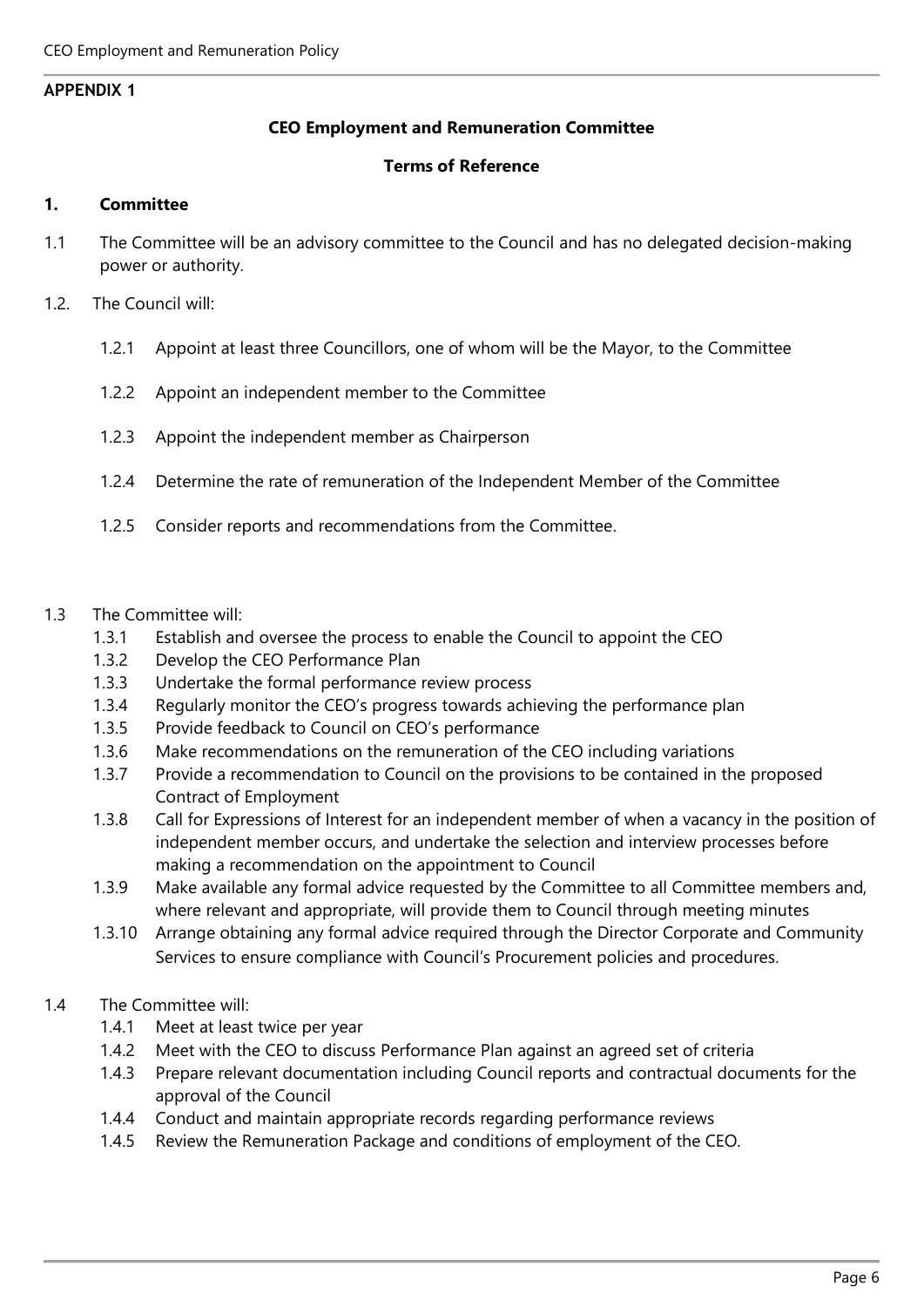#### 1.5 Meetings

- 1.5.1 Meetings will follow standard meeting procedures
- 1.5.2 Meetings will be recorded by the Manager Governance and Civic Support and minutes kept in Council's official records management system
- 1.5.3 All members will have equal voting rights
- 1.5.4 Members must disclose conflicts of interest
- 1.5.5 A quorum at a committee meeting is an absolute majority
- 1.5.6 If a quorum is not present at a meeting within 30 minutes after the start time, the meeting will be adjourned and must re-convene within two weeks
- 1.5.7 The CEO will attend meetings, as required
- 1.5.8 Virtual attendance is deemed to be attendance
- 1.5.9 A member who misses two consecutive meetings without a formal apology may, at the discretion of Council, have their term revoked
- 1.5.10 The Manager Governance & Civic Support will provide administrative support to the Committee including coordination of meetings, preparation of relevant documentation and seeking Expressions of Interest to undertake the role of independent Chair.

## **2. Independent member**

- 2.1 The appointment of an independent member to the Committee will ensure consistent and quality advice to the Committee and Council.
- 2.2 The independent member will be appointed following an advertisement calling for expressions of interest from suitably skilled and qualified people.
- 2.3 Where there is a vacancy in the position of Independent Member (or an impending vacancy) the Committee will call for Expressions of Interest.
- 2.4 The independent member
	- 2.4.1 Must not be a Councillor or member of Council staff
	- 2.4.2 Must have knowledge and experience in human resources management (including executive recruitment, remuneration and oversight of employment contracts)
	- 2.4.3 Must have experience in developing and facilitating executive performance reviews
	- 2.4.4 Must have senior business or government (including local government) experience
	- 2.4.5 Must have strong leadership and communication skills
	- 2.4.6 Must have an understanding of good governance and previous experience working with governance bodies or boards
	- 2.4.7 Must have the ability to work effectively with Councillors and the CEO
	- 2.4.8 Must have knowledge and understanding of the issues affecting the Northern Grampians Shire.
- 2.5 The independent member will be remunerated at a rate to be determined by Council from time to time.
- 2.6 The independent member may be appointed for up to four years, or the term of the CEO's contract, whichever is the lesser period.

## **3. Recruitment**

3.1 The Committee will: